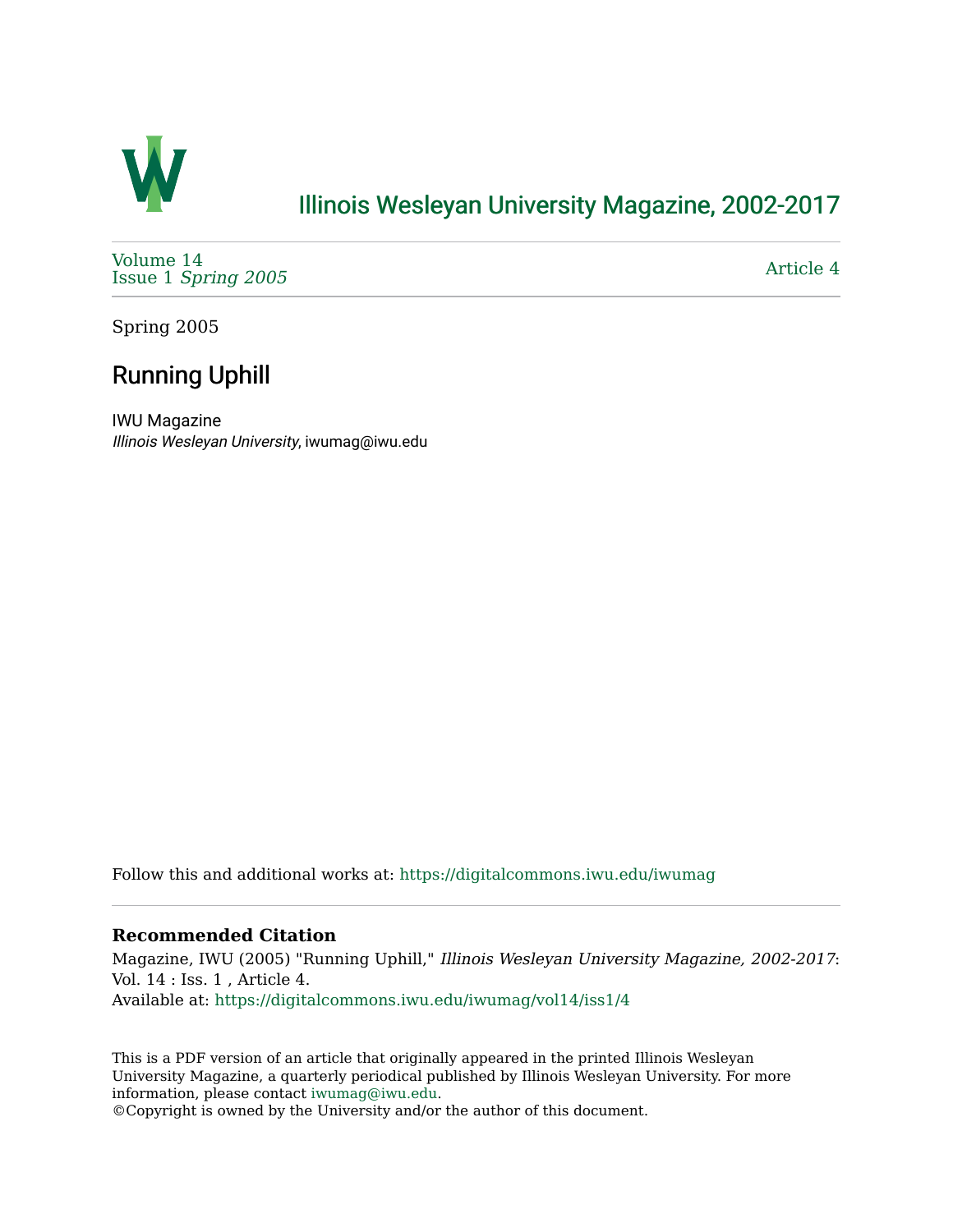

**Professor Tari Renner reflects on his campaign to unseat a veteran incumbent for Congress.** 

On Aug. 11, 2003, Illinois Wesleyan Professor of Political Science Tari Renner formally announced his candidacy for the U.S. Congress in a four-city tour across Illinois' 11th Congressional District. The day began with a live radio interview at 9 a.m., a press conference on the steps of the Old Courthouse in Bloomington at 10 a.m., a noon stop in Ottawa, another radio interview in Morris at 2:30 p.m., and a final press conference in Kankakee at 4 p.m. He managed to make it back to Bloomington in time to take his two sons, Max and Alex, to a seven o'clock showing of *Freaky Friday,* a movie they'd been "dying to see." However, Renner's day didn't end until 10:15 that evening, when he completed his last press interview, via telephone, with the Peoria *Journal–Star*.

Thus began Renner's 14-month, uphill marathon to defeat the veteran Republican incumbent, Rep. Jerry Weller. The race finally ended on Nov. 2, 2004, when Renner conceded — but the calm, determined look on his face as he spoke to supporters, family, and friends was hardly an expression of defeat. Although outspent by \$1 million, Renner won Republican-leaning McLean County and garnered almost 42 percent of the total vote.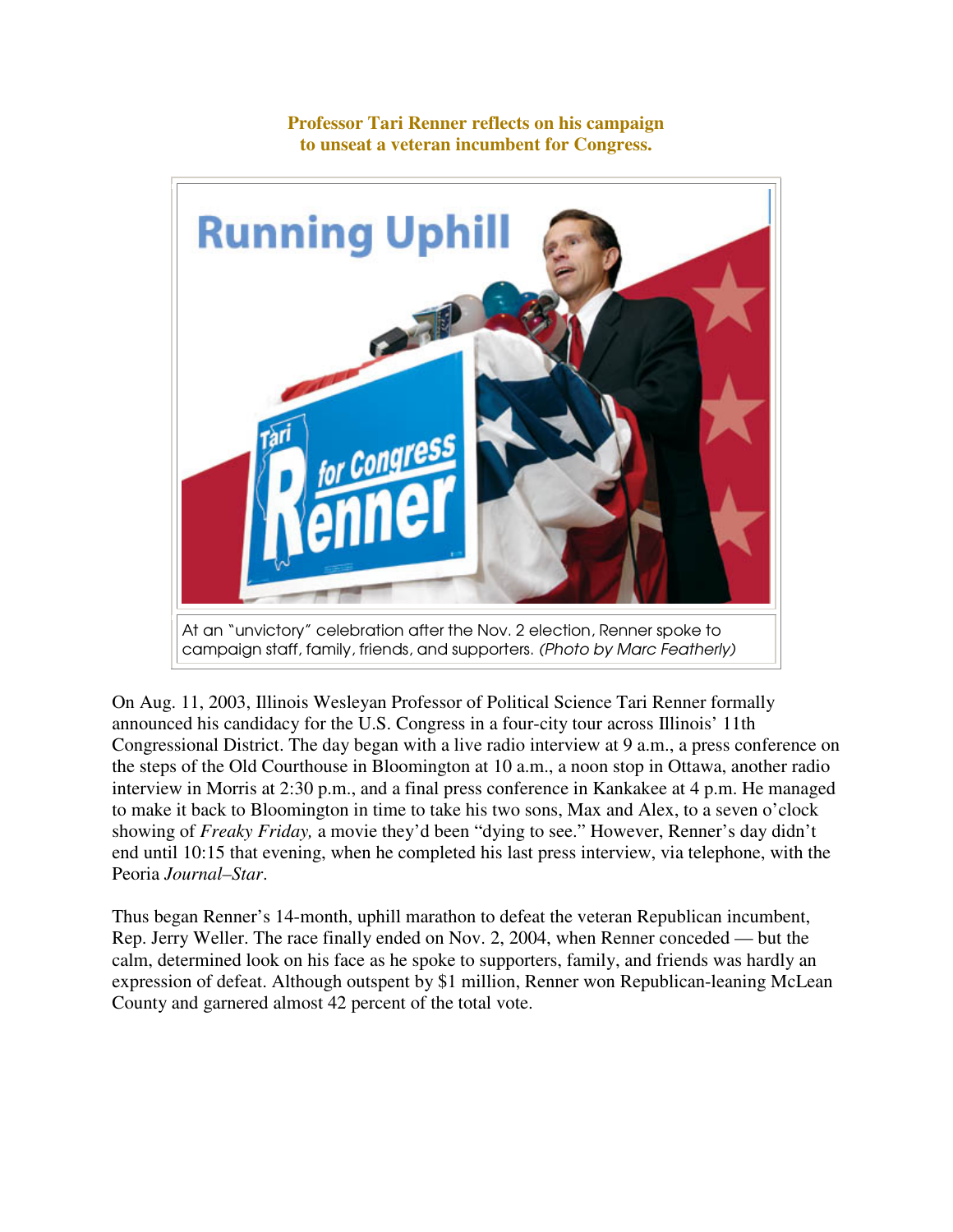A two-term McLean County Board member and chair of that board's justice committee, Renner is also well known in Central Illinois for his savvy television news analysis of both local and national politics. On the academic side, Renner holds a Ph.D. in political science from American University's School of Government and Public Administration, and his research and publications have focused on public-opinion polling, electoral behavior, election systems, and urban political structures. Joining Illinois Wesleyan's political science department in 1994, he has served as chair of that department and won the University's top teaching prize, the Pantagraph Award for Teaching Excellence, in 2002.



Among Renner's many stops along the campaign trail was a McLean County farm. (Photo provided by McLean County Democratic **Central** 

In his first extensive interview since concluding his

campaign, Renner (who provided written answers) reflects on his run for Congress and how those experiences reflect on the current state of American campaign politics.

## **Why did you decide to run for Congress in the first place?**

That was a question I asked myself repeatedly over the course of the campaign. The answer is a combination of concern about the direction of the country and political process as well as intellectual intrigue. The 11th District of Illinois is the most evenly divided among Illinois' 19 districts. In 2000, Bush and Gore were virtually even in the 11th (50 percent for Bush to 48 percent for Gore). I believed that the current congressman, Jerry Weller, did not reflect the political diversity of the district since he voted with his party's president 100 percent of the time.

That said, I knew I would be facing a difficult challenge. In the U. S. House, incumbents rarely lose reelection (between 98 and 99 percent won in the previous four elections). But *when* they lose, they *do* so in districts like Illinois' 11th and when their voting records become ideologically rigid. In addition, the few challengers who do win tend to be either "self-funders" (millionaires) or so-called "experienced" challengers (those who currently hold a lower elective office or have run for Congress before and therefore already have a "base" of support). I fit into the latter but not the self-funding category.

#### **What were your political credentials prior to entering this race?**

I had nearly 30 years of experience in working on campaigns for others, and have studied electoral politics both as a political scientist and media commentator. I had even run for elective office myself before, defeating a Republican incumbent for the McLean County Board in 1998 and running for reelection in 2002.

However, while I knew the scope of a congressional race in an eight-county district with over 4,200 square miles would be fundamentally different from a County Board campaign in part of a single county, nothing could really prepare me for how those differences would affect my life on a daily basis for the 15 month-duration of this campaign.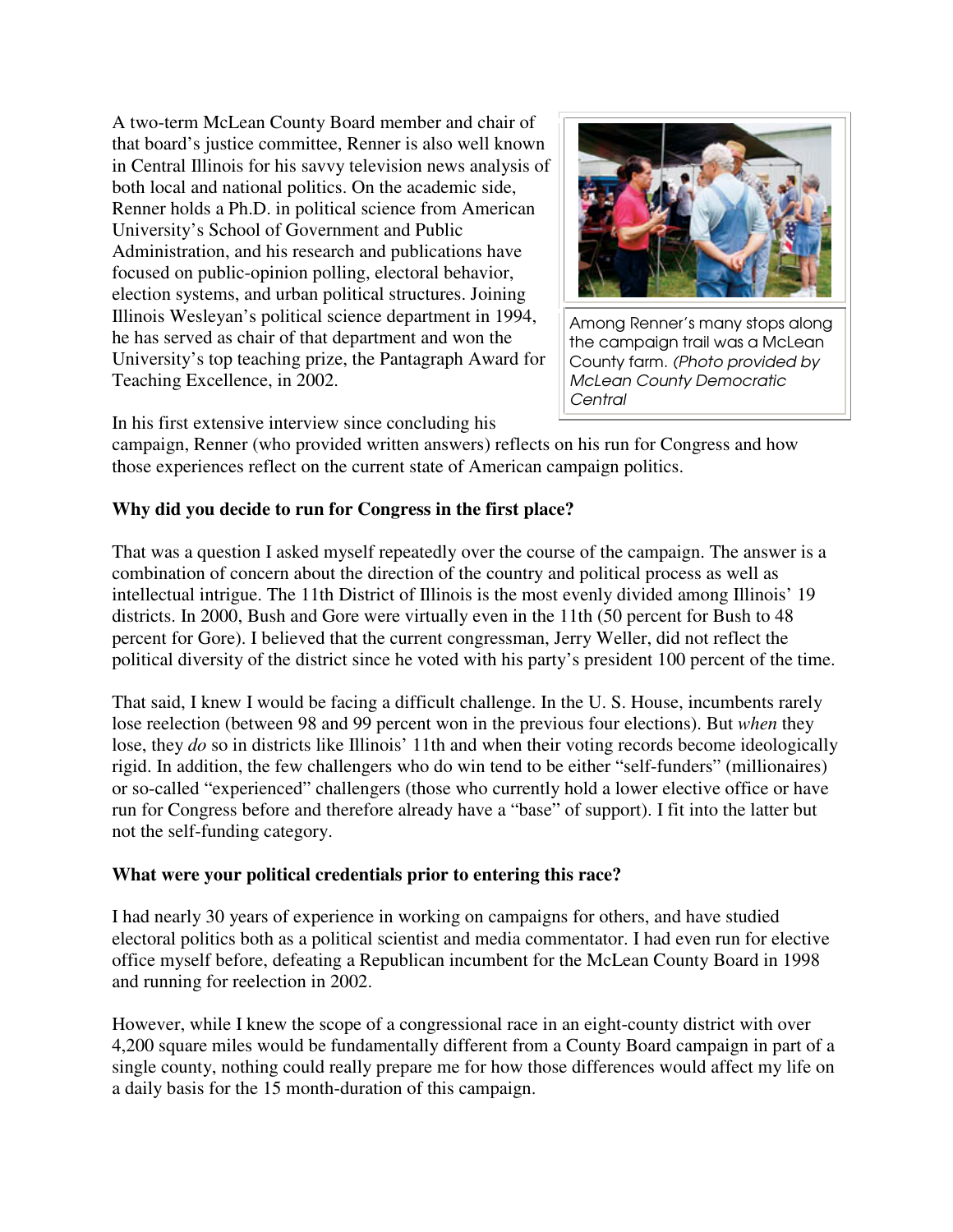## **Had you decided on a top priority when you launched your campaign?**



The first primary task was to build name recognition and support among what political scientists call the "activist public." These are the most active segment of voters who include the county party chairs, precinct committee people, local community activists, and labor leaders as well as current and former officeholders. This was particularly important outside of McLean County. I spent the three months before the formal announcement and a majority of my time through the end of 2003 appealing to these activists throughout

the district.

Our campaign's biggest early break, however, came with the endorsement and financial contributions from Illinois' senior U. S. Senator, Dick Durbin. This is one of the many points in the campaign where IWU's alumni made an incredible difference. I had four former political science students working in the Senator's office, including one who had been with him for nearly 10 years (since he served in the House). I am sure their promotion of my candidacy is why Durbin's office contacted me to set up a meeting. After a two-hour meeting with the Senator he agreed to support me in any way he could. Within a week he personally came to the Hansen Student Center for a public rally.

This gave us a major boost statewide and in Washington. It also helped that one of our alums worked for the *National Journal Hotline* (the main inside-the-Beltway Web site for political junkies). He insured that the Durbin endorsement and all other Renner campaign news made it into the daily *Hotline* updates.

The Durbin announcement came on the heels of a fund-raiser sponsored by some very prominent Will County Democrats — including former Congressman George Sangmeister, who held the 11th district seat before Weller won it in 1994. The support of these important political leaders helped give us critical momentum at year's end. It led to a unanimous endorsement by the Will County Democratic organization and the statewide AFL-CIO in January. These endorsements, in turn, were helpful in leveraging additional support from other groups and individuals across the district as well as in Chicago, Springfield, and Washington. Our campaign began to generate a significant political buzz among journalists, political leaders, activists, and potential donors. If Durbin and others are willing to stick their necks out to support this guy, he must have a chance and "have something on the ball."

**Were there times when the grind of running a campaign really got to you, physically or**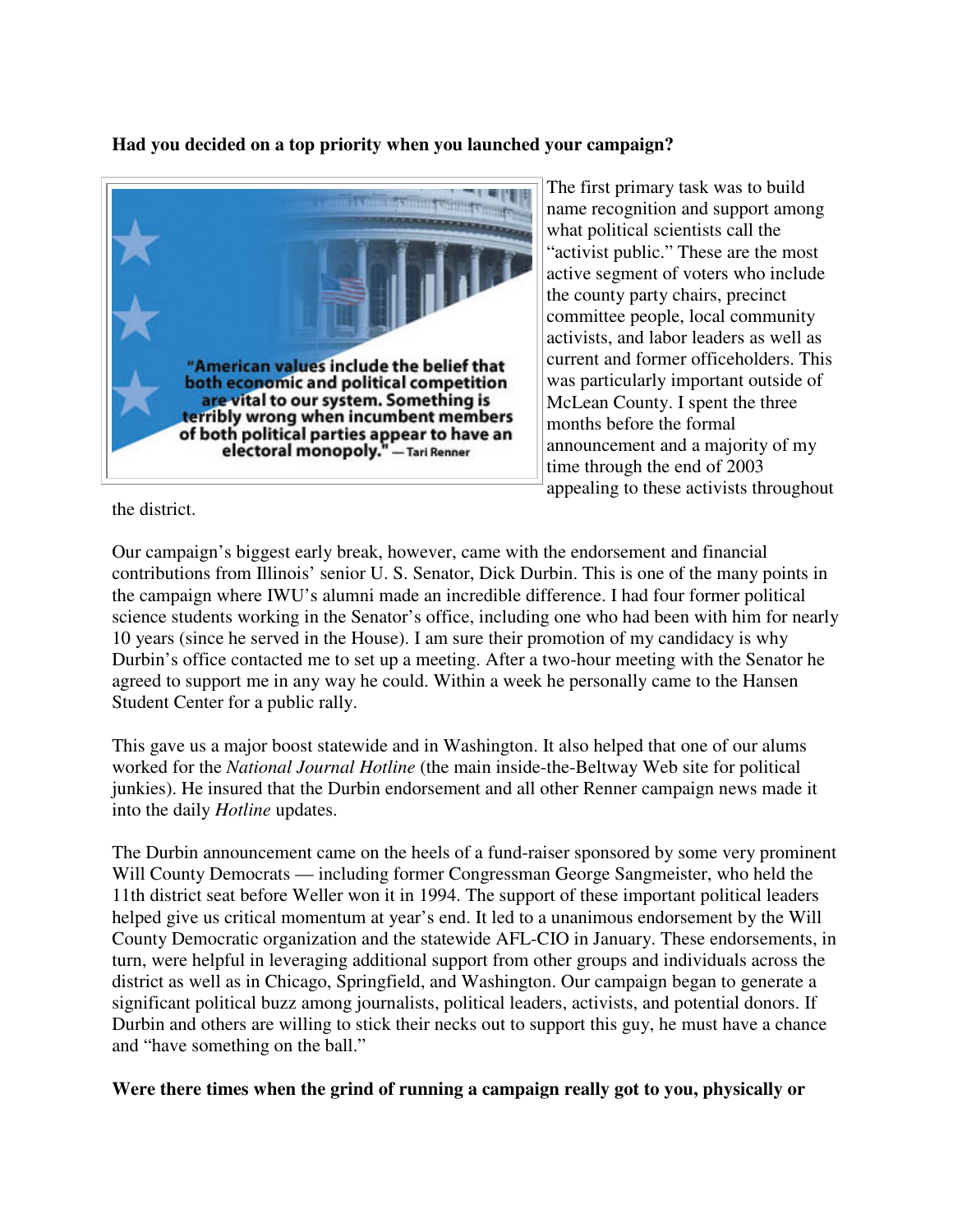#### **mentally?**

There was one distinct psychological slump, in the months following the March primary. I had been "on the trail" for a year at this point and had another six months in front of me. I began to feel as if nothing was good enough. The campaign itself was a black hole of time, and I felt constant pressure as well-intentioned people throughout the district would tell me about the additional things that needed to be done. At the same time, I felt as though I was neglecting other parts of my life. There was virtually no time for me to spend time with my friends and colleagues — except to invite them to fund-raisers for a "sound bite" conversation or two.

The events of June helped pull me out of my campaign "burnout" phase. Our fund-raising began to pick up especially in the Chicago area. Democratic Leadership for the 21st Century, a Democratic reform organization, sponsored a highly successful fund-raiser for us in the city. We moved into a new, comparatively spacious, and highly visible headquarters in downtown Bloomington. The physical space helped create a dramatically different campaign. We began our massive direct phone banking and other activities, since a large number of volunteers could now work amid the full-time staff. Many more people began stopping by to visit or volunteer. We had a



Renner debates Jerry Weller, above left. (Photo by Marc Featherly)

large number of new full- and part-time summer interns come aboard. Our organization had come alive!

#### **The campaign was shaken up with the announcement of your opponent's impending nuptials. Can you explain what happened, from your perspective, and how it affected your campaign?**

On July 7, Congressman Weller announced his engagement to Zury Rios Montt — the key political operative in parliament and daughter of a former Guatemalan dictator (with a very violent history, to put it charitably). Our campaign immediately sent out a press release calling on the congressman to resign from the Western Hemispheric Subcommittee on which he served to prevent any possible conflicts of interest. Several newspapers across the district urged him to do the same. Almost immediately, there was national and international coverage of the controversy. The New York Times sent their Central American correspondent to Bloomington for a direct interview. As a result, other papers throughout the country covered the story. I even had several interviews with the Guatemalan press — including *Good Morning Guatemala.*

In the short run, the primary impact of this situation was to "shake up" the race. The media got used to covering our campaign and no one could be sure how it might affect voters' attitudes. Not only did potential donors begin returning our phone calls but many officials contacted us to offer their support and advice.

The downside, from our perspective, was that it never seemed to fade from the media's stories on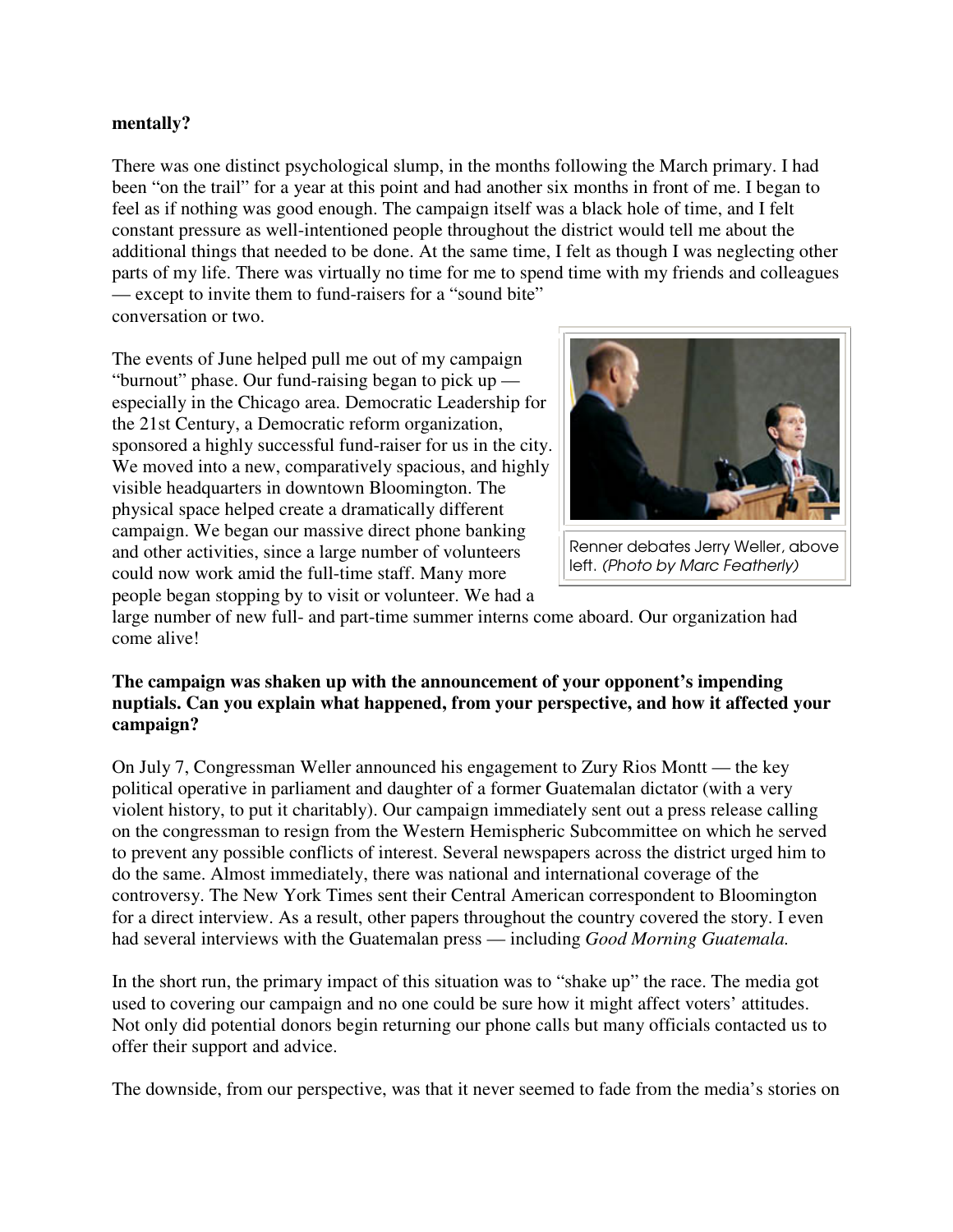our campaign. Even in our final encounter six days before the election, many journalists reported how "surprising" it was that the Rios Montt controversy didn't come up. So, in the long run, the situation muddled our campaign's central message: that we represented a reform alternative to an incumbent who was out of touch and had become the captive of powerful special interests.

## **Your opponent often seemed to refer to your academic background as though it were a negative. How did you respond?**

Throughout the campaign, the incumbent never failed to refer to me as "the Professor." This was a less than subtle attempt to imply that I was an out-of-touch, pointy-headed academic. Therefore, in my speeches and interviews, I tried to include some background information which made it clear that I had a life and experience outside of the "academic bubble." Some examples I included were the fact that I had lived in a single-parent household on welfare as a child, and had worked for the FBI, the EPA, and the International City/County Management Association.

Anecdotal evidence on the trail suggested that the congressman's constant references may have been a double-edged sword. In a brief stop at a Joliet conveniece store the day after a televised joint appearance, for example, two women behind the counter asked me: "Aren't you running for something?" and "Didn't I see you on television yesterday morning?" After introducing myself, one asked me: "Didn't it bother you that he kept referring to you as 'the Professor' because it really bothered me?" Immediately, the other woman offered: "Yeah, he (Weller) sounded like Gilligan in *Gilligan's Island.*"

## **Even though the odds were against you, toward the end of the campaign you seemed poised for an upset. Did it feel that way to you?**



Renner hosted a fund-raiser in Bloomington with Barack Obama, who later won his bid for a seat in the U.S. Senate. (Photo by Marc Featherly)

Our campaign had many reasons to believe that we were within striking distance of the incumbent in the last few weeks. To varying degrees, both our polls and Weller's showed the gap closing. We had several successful and well publicized fund-raisers, including one with U.S. Senate candidate (and eventual winner) Barack Obama in downtown Bloomington. We received some unexpected endorsements from national organizations and the local press. *The Pantagraph* and the Peoria *Journal-Star* were particularly important since they endorsed Republican George Bush for President and Democrat Tari Renner for U. S. Congress.

Exactly two weeks out from the election, the incumbent's behavior totally changed. Mr. Weller showed up at candidate forums rather than sending

surrogates. He agreed to a joint televised appearance on NBC Chicago's *City Desk* and, most importantly, began mentioning me by name in ads (both radio and direct mail). "The Professor" was now "Professor Tari Renner."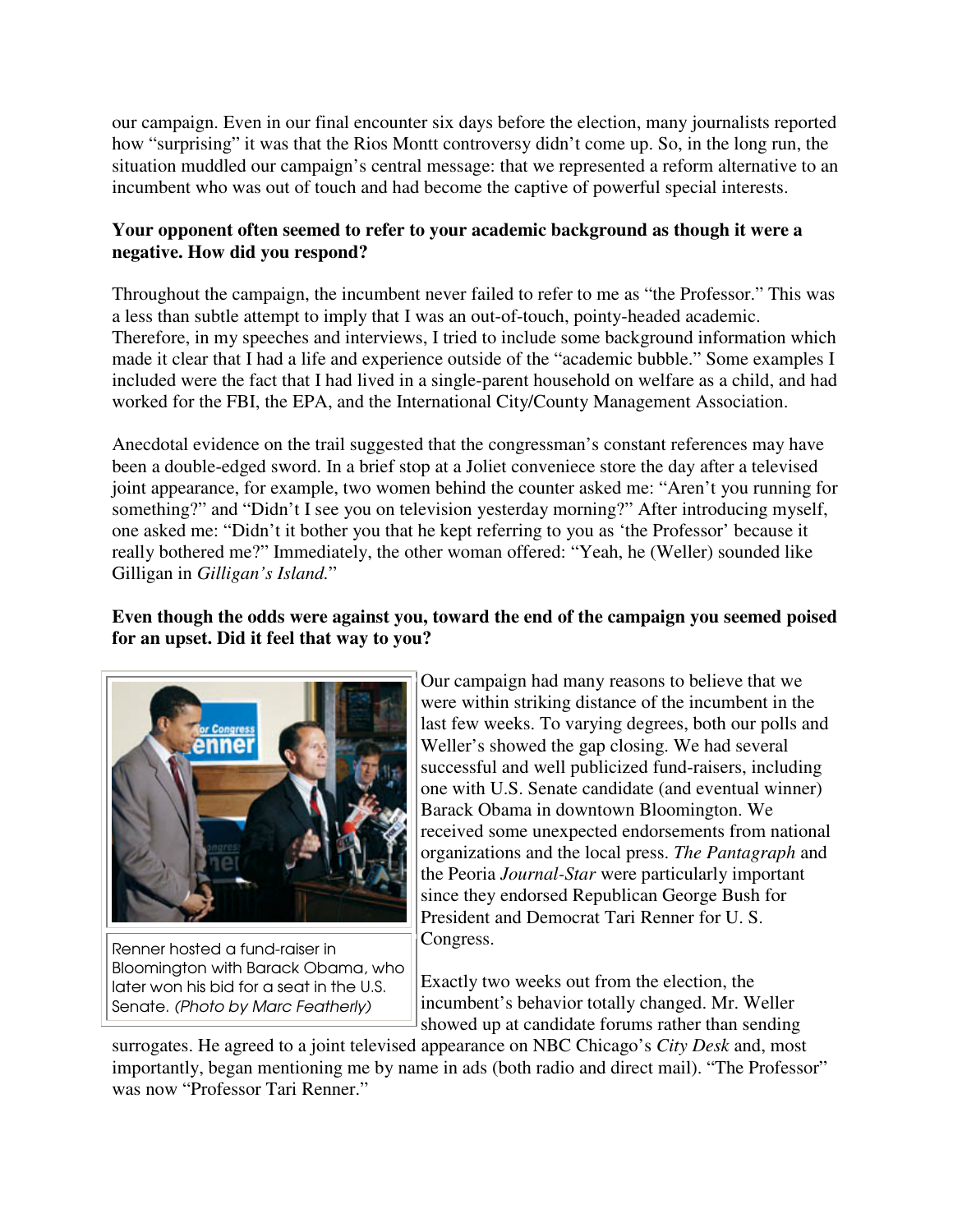The first of the two waves of attack ads focused upon Social Security, claiming that I wanted to raise taxes and the retirement age. The second wave (during the last seven days) claimed I was for the legalization of illicit drugs. Somebody who operated a drug-legalization Web site sent us \$200 and urged anyone who lived in our district to vote against the incumbent. We returned the contribution long before it was discovered by our opponent, but he seized the opportunity.

Based upon responses to our phone banking operation, the second wave of attacks was far more effective than the first. Unfortunately, we had no opportunity to respond with paid ads to the attack since our funds were virtually all committed by the last few days of the campaign. We encountered, firsthand, the incredible power of money in "getting your message out." So, the incumbent not only got in the proverbial last word but the last paragraph and, of course, none of those accusations was actually true.

In the end we were outspent by a million dollars  $(\$1,300,00$  to  $\$300,000)$  and the incumbent won by 58.7 percent to 41.3 percent of the votes cast. My only "consolation prize" was winning McLean County with 52.8 percent, despite the fact that it was strongly Republican in the presidential contest. The last-minute attack ads didn't seem to be effective where I was best known.

#### **What did this experience as a candidate add to your knowledge about campaign politics in America?**

The "big" political lessons I learned firsthand in this election were not new to me: the power of money and incumbency; a challenger's continued struggle for legitimacy, money, media coverage and momentum. But my perspective on them changed after living with them over the 500-day campaign. It's easier for me to see now precisely why so many very gifted people don't want to enter the political process.

The experience also has given me a renewed commitment to changing our system of campaign finance. Aside from the few Texas representatives who were redistricted out of their seats, only three incumbent House members lost across the country (out of nearly 400 who sought reelection). American values include the belief that both economic and political competition are vital to our system. Something is terribly wrong, therefore, when incumbent members of both political parties appear to have an electoral monopoly.

On a more personal side, this campaign also taught me some important lessons. I will be forever grateful for the incredibly generous financial and emotional support given by those close to me. When virtually every minute of your life gets scheduled for so long, you really come to appreciate special moments. Hopefully, I will never again



Campaign manager Matt Glavin '01 and finance director Gretchen Grabowski '03 (left) look on as Renner speaks. (Photo by Marc Featherly)